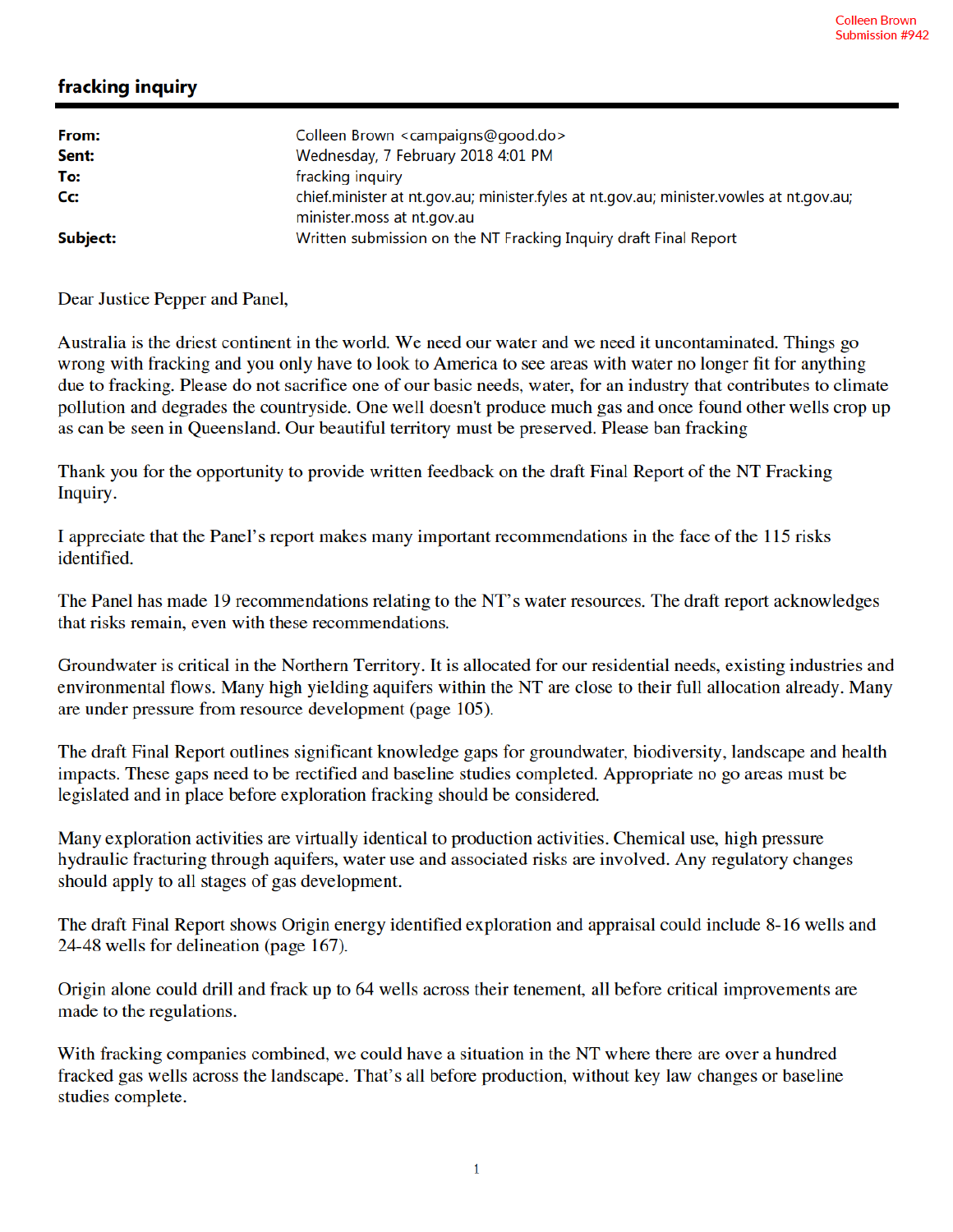Critical studies identifying no go zones will be difficult to achieve in an area already littered with fracked gas exploration wells.

I support the swath of new regulations and legislation required to try and protect landholders and water. However, that work needs to happen before the oil and gas industry is permitted to start fracking in the Northern Territory again.

The below critical recommendations must be improved and work completed BEFORE EXPLORATION fracking takes place.

Recommendation 5.1 (Enforceable code of practice for abandonment of onshore gas wells)

Recommendation 5.6 (Wastewater management framework)

Recommendation 7.1 (Water Act amended for shale extraction licence and payment for water)

Recommendation 7.4 (Strategic regional environmental and baseline assessment (SREBA), including a regional groundwater model, be developed and undertaken)

Recommendation 8.4 (Fire management plan and 10 year baseline assessment)

Recommendation 9.2 (Code of practice be developed and implemented for monitoring, detection and reporting of methane emissions)

Recommendation 10.1 (Human Health Risk Assessment prepared and approved)

Recommendation 12.11 (Social impact management plan) This recommendation should also be extended to allow for the legal right to say 'no' to fracking.

Recommendation 14.1 (Design and implement a full cost recovery system for fracking regulation)

Recommendation 14.16 (Legislation to regulate seismic surveys, drilling, hydraulic fracturing, and well abandonment)

Recommendation 14.18 (Fit and proper person test)

Recommendation 15.1 (Strategic regional environmental and baseline assessment (SREBA) undertaken and no go zones implemented)

In the NT there is a saying, "Once you frack you can't go back." Exploration fracking is no different. The studies, legal improvements and no-go zones suggested by the panel are critical. They must be actioned before any further fracking exploration.

Let's not wait until the production phase to put in place critical new regulations and laws. We must avoid delays to the protection of the Northern Territory's water, landscapes and people.

Thank you for considering my feedback on this critical matter for the future of the Northern Territory.

Yours sincerely, Colleen Brown Portland, Victoria, 3305, Australia